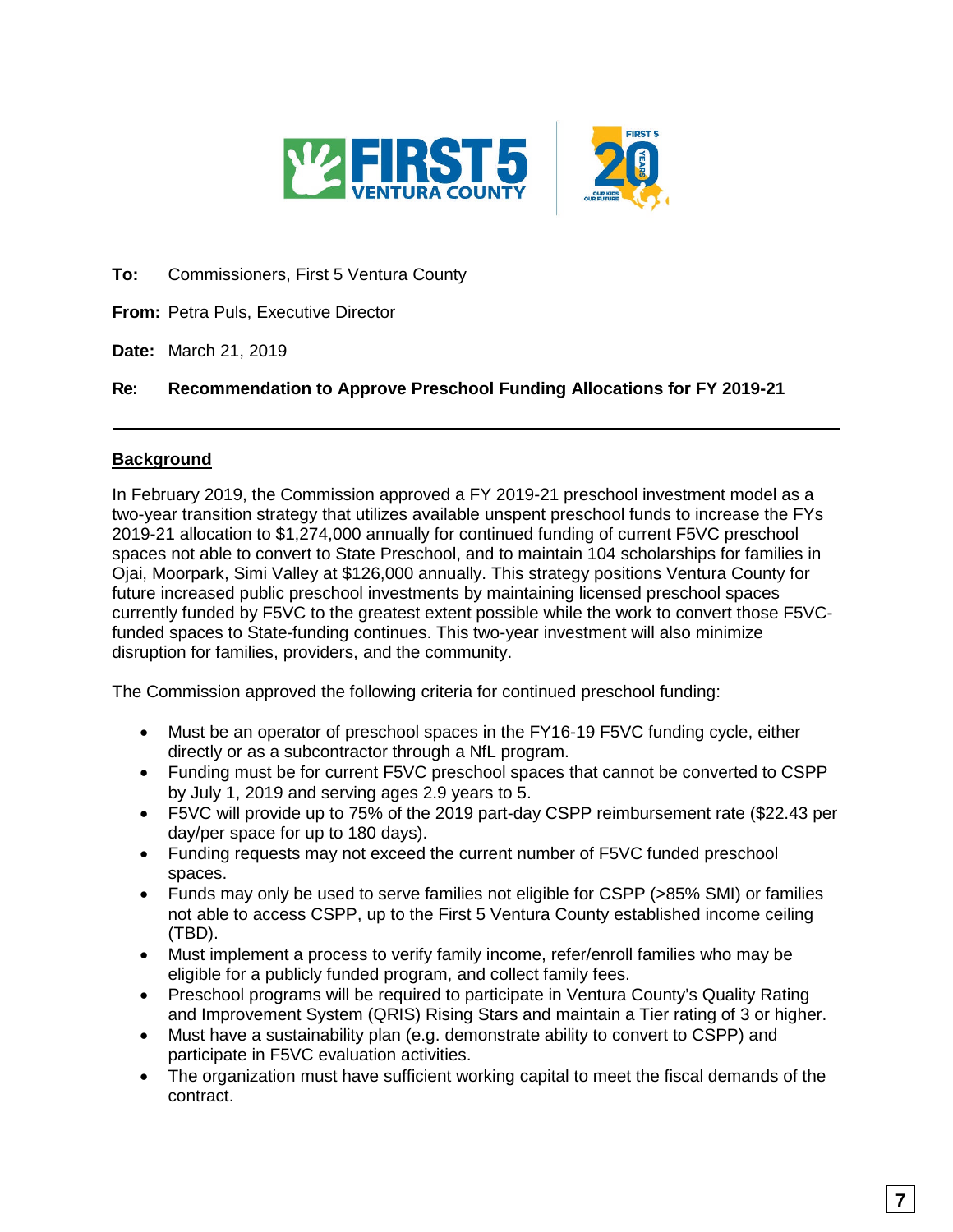Organizations currently operating preschool spaces funded fully or partially by First 5 Ventura County, either directly or as a subcontractor through a Neighborhoods for Learning (NfL) program, were invited to request continued funding for FY 2019-21. The first step included the submission of a funding request by March 18, 2019 used to determine the proposed number of spaces and associated maximum allocations, followed by the submission of a narrative due by April 19, 2019 as a second step.

Attachment I represents anticipated maximum allocations, which would be subject to modifications based on changes in current needs and funding availability. Narratives submitted by funded partners will be evaluated on the extent to which a contractor is able to meet the established criteria, strength of the sustainability plan, and overall distribution of services.

### **Recommendation**

The recommended action would approve the FY 2019-21 Preschool Allocations for First 5 funded partners in accordance with Attachment I and to grant authority to the Executive Director to enter into contracts with designated contract agencies, pending their demonstrated ability to comply with established criteria.